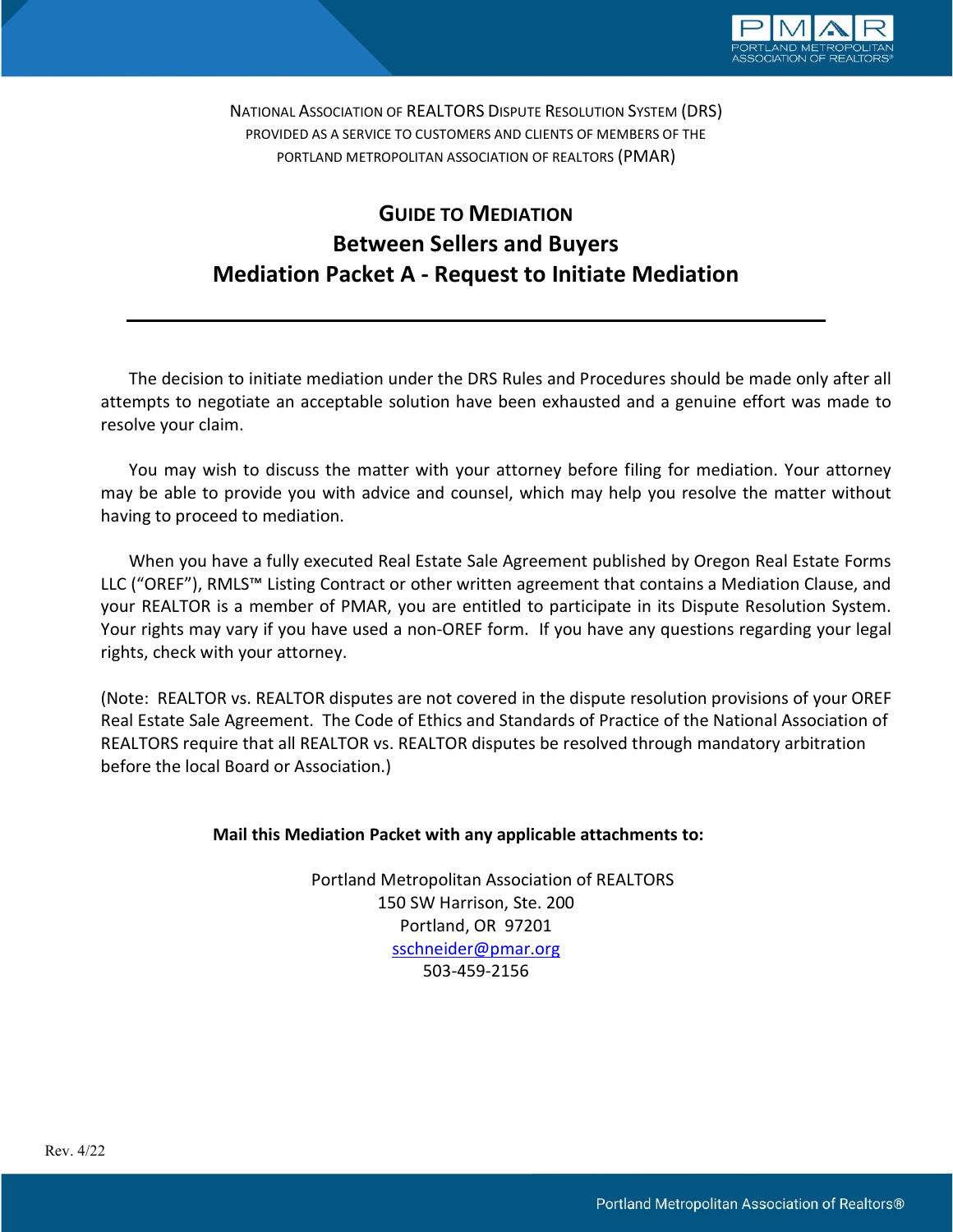

#### What is Mediation?

Mediation is a process used to resolve disputes. In mediation, the parties to a dispute are assisted by a neutral third party called a "mediator." The mediator facilitates discussions and negotiation with a goal toward reaching settlement, but is not empowered to impose a settlement on the parties. The mediator's role is to enable the parties to work with one another to achieve a common goal - a mutually acceptable agreement. If agreement is reached, the mediator often assists the parties in reducing the agreement to writing.

#### Mediation Rules & Procedures

#### 1. Agreement of Parties

These NATIONAL ASSOCIATION OF REALTORS DISPUTE RESOLUTION SYSTEM ("DRS") Mediation Rules and Procedures shall apply when the parties have agreed in writing to mediation under the DRS and the seller's agent or buyer's agent (or both) is/are members of the Portland Metropolitan Association of REALTORS ("PMAR"). No portion of these DRS Rules and Procedures may be modified unless PMAR and all parties have consented in writing.

#### 2. Initiation of Mediation

Either the seller or buyer in a transaction involving a Real Estate Sale Agreement published by Oregon Real Estate Forms LLC ("OREF") may initiate mediation under these DRS Rules and Procedures by completing, signing and mailing to the Portland Metropolitan Association of REALTORS ("PMAR"), the Request to Initiate Mediation (Mediation Packet A).

Mediation Packet A shall contain, or be accompanied by, the following information, to the extent known or readily available:

- a) A fully executed Real Estate Sale Agreement, Listing Contract or other written agreement containing an agreement to mediate disputes under DRS;
- b) The names, addresses and telephone numbers of the parties to the case and their respective REALTORS, including the name of every insurance company known to have received notice of the dispute or claim and the corresponding file or claim number;
- c) A simple and concise statement of the basis for your claim, and amount of claim in damages, or other relief sought; and
- d) A \$150.00 non-refundable filing fee.

While the PMAR dispute resolution program contemplates that the parties will only file for arbitration if the completed mediation process has actually failed to resolve the dispute, there are limited circumstances – usually due to time constraints and/or the nature of the claim – that a claimant will first file for arbitration and then promptly file, or offer to file, for mediation at approximately the same time. This is permissible under the dispute resolution provisions contained in the standard OREF Sale Agreement form. While the timing of this filing decision should usually be left to the parties' attorneys, it is important to know that in arbitration disputes between sellers and buyers, the winning party may be denied prevailing attorney fees if the arbitrator(s) conclude(s) that the winner did not either offer or agree to mediate at the time of filing for arbitration or promptly thereafter. The primary purpose of this provision is to encourage both sellers and buyers to make a good faith initial effort to resolve their dispute through the faster, less formal, and less expensive, mediation process, before going into a formal arbitration hearing.

#### 3. Time and Place of Mediation Conference

Within twenty (20) days of receipt of the written Agreement to Mediate signed by all parties, the Mediator will set the date, time, and place of the Mediation Conference. Provided, however, such date shall not be more than sixty (60) days from the date of PMAR's receipt of the DRS Mediation Packet, unless all parties agree otherwise. The Mediator will provide at least twenty (20) days advance notice of the Mediation Conference, unless the parties have agreed to a shorter time.

#### 4. Conduct of Mediation Conferences

Prior to the Mediation Conference, the parties will be expected to produce all information reasonably required for the Mediator to understand the issue(s) presented. Such information will usually include relevant documents and written materials together with the identity of any voluntary witnesses and what information they could provide. At the Mediation Conference, the Mediator will conduct orderly settlement negotiations. Parties at the Mediation Conference must have full authority to enter into and sign a binding written agreement to settle the dispute. The Mediator will be impartial in such proceedings and has no authority to force the parties to agree to a settlement.

#### 5. Representation by Legal Counsel

Any party may be accompanied by and represented at the Mediation Conference by their legal counsel. However, a party who intends to be represented at the Mediation Conference shall notify all parties including the assigned Mediator of such intent, in writing, at least ten (10) days in advance of the Mediation Conference. Listing an Attorney in either Mediation Packet A or B satisfies the notification requirement. If a party brings their attorney to the Mediation Conference without first having provided advance written notice as required herein, and the other party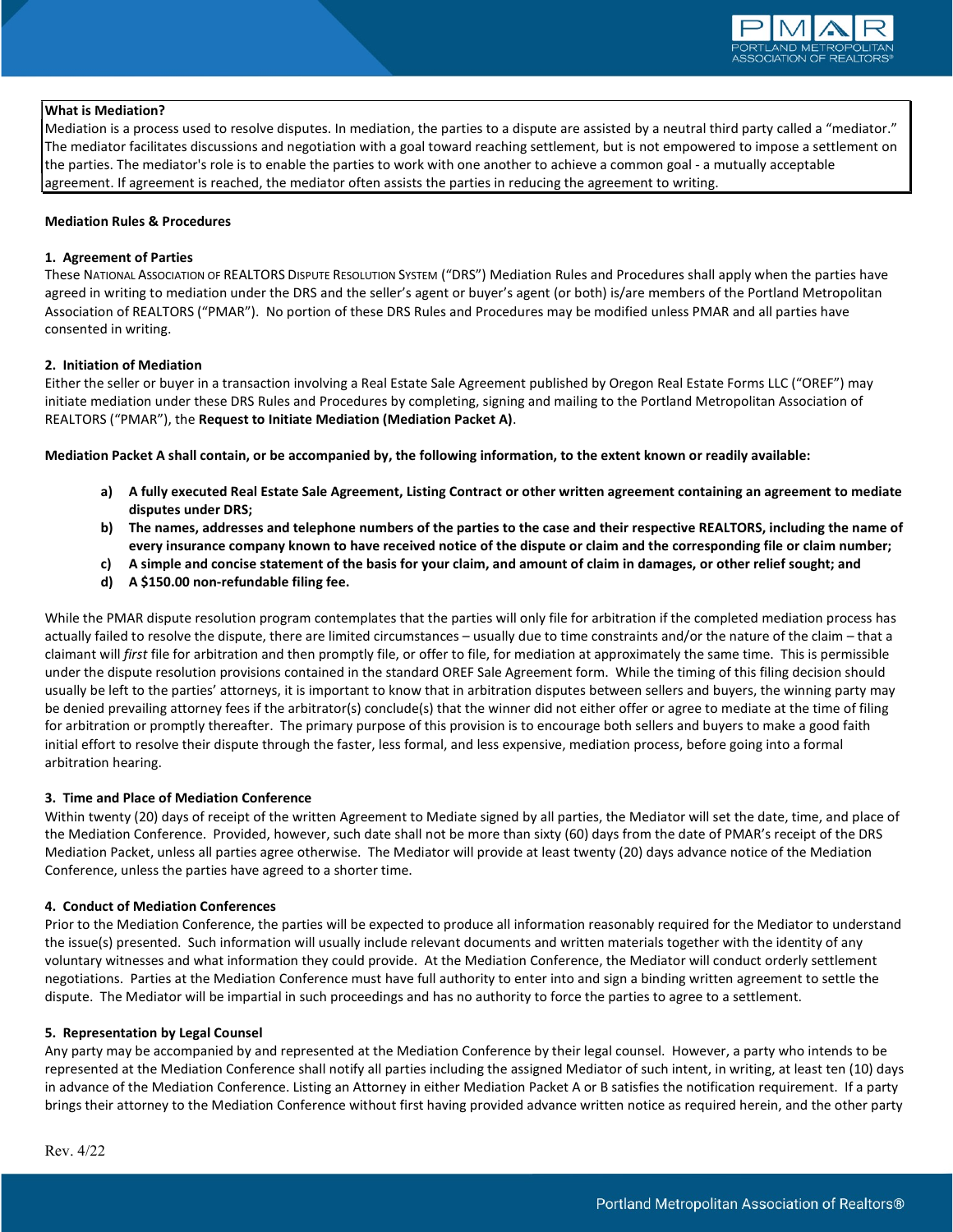

is not represented, the unrepresented party shall have the right to continue the Mediation conference for a reasonable period of time in order to secure legal representation.

#### 6. Confidentiality

Mediation communications are confidential to the fullest extent allowed by ORS Chapter 36. So long as the mediation process is still open (i.e. settlement discussions are continuing, even though the Mediation Conference was adjourned), all communications with the Mediator, the attorneys, or the parties, their views expressed, suggestions or proposals made, including offers/counteroffers of settlement, or other efforts to resolve the dispute, whether written or oral (collectively, "Negotiations"), are protected from disclosure. Similarly, production or disclosure of any records, reports, or other documents received by or prepared by, or at the direction of, the Mediator, expressly for or during the mediation process (collectively "Documents"), cannot be compelled by the parties, witnesses, attorneys, or other participants to the mediation. Subject to the following sentence, this means that the Negotiations and Documents may not be used, relied upon, or offered into evidence, in any arbitration, litigation, or other subsequent adversary proceeding. Notwithstanding the preceding, for purposes of supporting an award of prevailing attorney fees, the parties are encouraged to discuss, in advance of the mediation, or immediately following its termination (if no settlement is reached) whether mediation offers/counteroffers of settlement will be permissible in a subsequent ORCP 68 attorney fee hearing. Post-mediation offers and counteroffers of settlement will be admissible when offered solely in support of a Petition for Attorney Fees under ORCP 68.

### Caution: If there is any question or confusion as to whether the mediation process is continuing, or has been concluded, the matter should be jointly addressed to the Mediator by the participants and/or their attorneys.

#### 7. Mediated Settlement

All mediated settlements that occur between the parties during, or as a result of the Mediation Conference should, if possible, be reduced to a written and signed summary at that time. It is common for this summary to address the essential terms of settlement, with the understanding that a more formal written agreement will be produced shortly thereafter. It is also common for parties to designate the Mediator as the final arbiter, if there are disputes over the remaining terms. The final settlement agreement should be completed and ready for execution no later than ten (10) days following the conclusion of the Mediation Conference.

#### 8. Judicial Proceedings; Immunity; and Liability

Neither the Mediator, PMAR, the National Association of REALTORS nor any of its member boards, or their respective licensees, employees, representatives, contractors or attorneys shall be joined in any judicial proceeding or arbitrations relating to any of the claims raised in a mediation occurring under these DRS Rules and Procedures. ORS 36.210 provides that mediators, mediation programs, and their personnel, including officers, directors, employees and agents (collectively "Providers") may not be held civilly liable for: (a) Any act or omission occurring while engaged in facilitation efforts, mediation, or other dispute resolution services, unless performed in bad faith or with intentional disregard of others; or (b) The disclosure of confidential mediation communications, unless made in bad faith or with intentional disregard of others.

#### 9. Mediation Fees

Each party will pay to PMAR a \$150.00 non-refundable filing fee in order to implement the DRS. The hourly rate for all Mediators will be \$350.00 per hour, and shall be shared equally between all parties unless agreed otherwise. The required advance deposit shall be paid by each party directly to the Mediator not less than ten (10) business days prior to the date of the Mediation Conference. Some or all of any unused deposit may be refunded to the parties subject to current PMAR policy guidelines with its Mediators. Mediator fees may also include charges to the appropriate party(ies) for reasonable documented expenses and time incurred by the Mediator before, during or after the Mediation Conference, e.g., review of written submissions from the parties or their attorneys, preparation for the meeting, and settlement discussions during, or after, the conclusion of the Mediation Conference. Any additional fees or costs exceeding the advance deposit will be payable at the conclusion of the mediation upon submission of a statement by the Mediator itemizing such fees and/or costs.

#### 10. Termination of Mediation

The failure or refusal to participate in mediation, to complete and file the necessary forms, pay the required filing or Mediator's fees, or attend the scheduled Mediation Conference, may result in a termination of the mediation process by PMAR. Such event may adversely affect your entitlement to prevailing attorney fees should arbitration be subsequently instituted.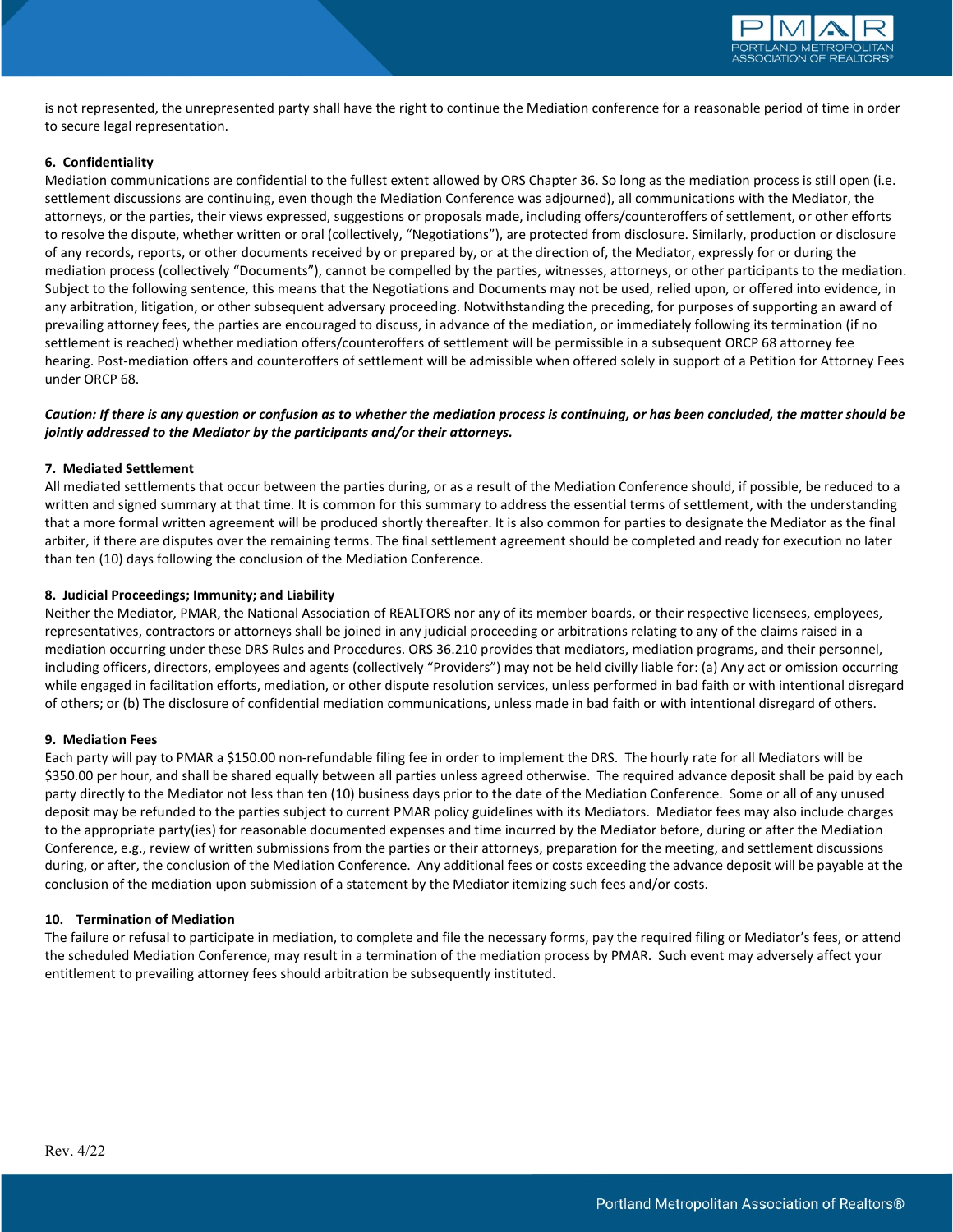

National Association of REALTORS - Dispute Resolution System (DRS) Case # (Office use only) Case # (office use only)

# REQUEST TO INITIATE MEDIATION - FORM A

When a mediation is initiated through the dispute resolution provisions of the OREF Sale Agreement form, PMAR is required to notify the principal brokers of the companies identified below. Either the Seller's Realtor® or Buyer's REALTOR must be a PMAR member in order for DRS to proceed. Please identify the name of your REALTOR and his/her company.

|                                    | <b>BUYER'S REALTOR:</b> |                                                                                           |                                                                                                      |              |
|------------------------------------|-------------------------|-------------------------------------------------------------------------------------------|------------------------------------------------------------------------------------------------------|--------------|
|                                    |                         | Name                                                                                      | Company                                                                                              |              |
|                                    |                         |                                                                                           |                                                                                                      |              |
|                                    |                         | Name                                                                                      | Company                                                                                              |              |
| <b>PLEASE PRINT</b>                |                         |                                                                                           |                                                                                                      |              |
| <b>Party Requesting Mediation:</b> |                         |                                                                                           |                                                                                                      |              |
| CLAIMANT:                          |                         |                                                                                           | ATTORNEY (if any):                                                                                   |              |
| Name:                              |                         |                                                                                           |                                                                                                      |              |
| Address:                           |                         |                                                                                           |                                                                                                      |              |
| City-State-Zip:                    |                         | <u> 1989 - John Stein, Amerikaansk politiker (* 1908)</u>                                 |                                                                                                      |              |
| Phone:                             |                         |                                                                                           |                                                                                                      |              |
| Email:                             |                         | the control of the control of the control of the control of the control of the control of | the control of the control of the control of the control of the control of                           |              |
| Indicate One:                      |                         |                                                                                           | □ Buyer □ Seller □ Broker □ Builder/Contractor □ Other _____________                                 |              |
|                                    |                         |                                                                                           | (Describe)                                                                                           |              |
|                                    |                         |                                                                                           |                                                                                                      |              |
|                                    |                         |                                                                                           | Do you have full authority to enter into and sign a binding written agreement to settle this matter? |              |
|                                    |                         |                                                                                           | $\Box$ YES                                                                                           | $\Box$ NO    |
|                                    |                         | Has or will an insurance company been/be notified about this dispute?                     |                                                                                                      |              |
|                                    |                         |                                                                                           | $\Box$ YES                                                                                           | $\square$ NO |
|                                    |                         |                                                                                           |                                                                                                      |              |
|                                    |                         |                                                                                           | If yes, please identify the name, address and phone number of the company and/or agent:              |              |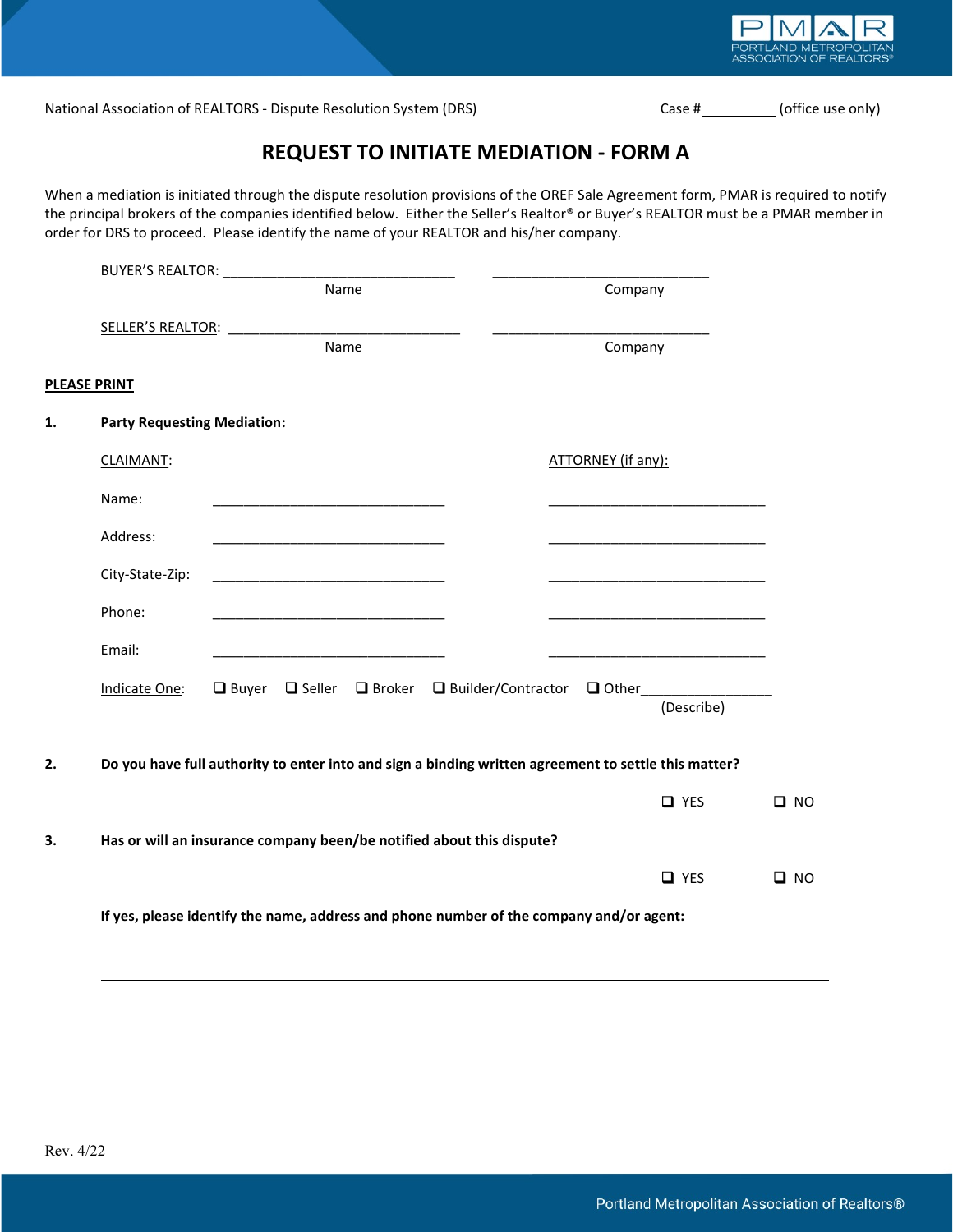

# 4. Responding Party:

| <b>RESPONDENT:</b>                                                                                                                   |  |                                                                                                                             | ATTORNEY (if any): |            |           |  |
|--------------------------------------------------------------------------------------------------------------------------------------|--|-----------------------------------------------------------------------------------------------------------------------------|--------------------|------------|-----------|--|
| Name:                                                                                                                                |  |                                                                                                                             |                    |            |           |  |
| Address:                                                                                                                             |  |                                                                                                                             |                    |            |           |  |
| City-State-Zip:                                                                                                                      |  |                                                                                                                             |                    |            |           |  |
| Phone:                                                                                                                               |  |                                                                                                                             |                    |            |           |  |
| Email:                                                                                                                               |  |                                                                                                                             |                    |            |           |  |
| Indicate One:                                                                                                                        |  |                                                                                                                             | (Describe)         |            |           |  |
|                                                                                                                                      |  | Simple and concise statement of the basis for your claim against the Responding Party listed above (attach additional pages |                    |            |           |  |
| if necessary):                                                                                                                       |  | ,我们也不会有什么。""我们的人,我们也不会有什么?""我们的人,我们也不会有什么?""我们的人,我们也不会有什么?""我们的人,我们也不会有什么?""我们的人                                            |                    |            |           |  |
|                                                                                                                                      |  | ,我们也不会有什么。""我们的人,我们也不会有什么?""我们的人,我们也不会有什么?""我们的人,我们也不会有什么?""我们的人,我们也不会有什么?""我们的人                                            |                    |            |           |  |
|                                                                                                                                      |  |                                                                                                                             |                    |            |           |  |
|                                                                                                                                      |  |                                                                                                                             |                    |            |           |  |
|                                                                                                                                      |  |                                                                                                                             |                    |            |           |  |
|                                                                                                                                      |  |                                                                                                                             |                    |            |           |  |
|                                                                                                                                      |  | If seeking monetary damage an amount must be inserted. If additional or other relief is sought, please describe.            |                    |            |           |  |
|                                                                                                                                      |  |                                                                                                                             |                    | $\Box$ YES | $\Box$ NO |  |
|                                                                                                                                      |  |                                                                                                                             |                    |            |           |  |
| Has either party initiated a lawsuit or arbitration in this case?<br>If yes, please complete:<br>Trial/Hearing Date: 1997 March 2014 |  | Court/Arb Case #: 1999 March 2014                                                                                           |                    |            |           |  |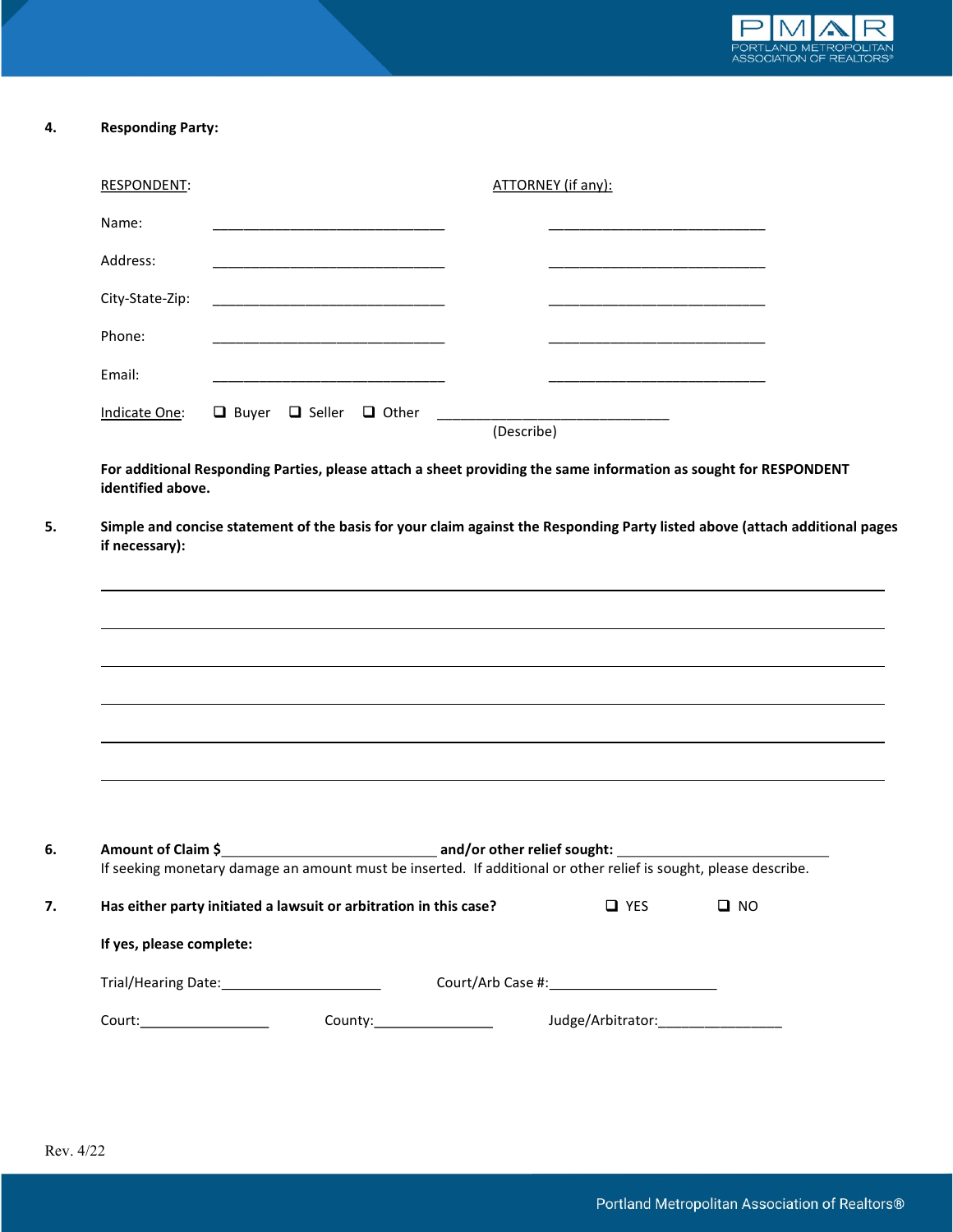

# 8. Voluntary Information Source(s):

Do you anticipate bringing one or more individuals to the Mediation Conference as an information source for the mediation?  $\Box$  Yes  $\Box$  No

|  |  |  |  | If yes, please complete the following: |
|--|--|--|--|----------------------------------------|
|--|--|--|--|----------------------------------------|

| Address: |                                                                                                                                                                                                                               |  |
|----------|-------------------------------------------------------------------------------------------------------------------------------------------------------------------------------------------------------------------------------|--|
| Phone:   |                                                                                                                                                                                                                               |  |
| Email:   |                                                                                                                                                                                                                               |  |
|          | Purpose of Attendance: Law and Contract and Contract and Contract and Contract and Contract and Contract and Contract and Contract and Contract and Contract and Contract and Contract and Contract and Contract and Contract |  |
|          |                                                                                                                                                                                                                               |  |
|          |                                                                                                                                                                                                                               |  |

#### For each additional Voluntary Information Source, please attach a sheet providing the same information as sought above.

PMAR shall not be responsible for notifying or scheduling the individual(s) identified as Voluntary Information Sources. This is your sole responsibility. If the other party objects to the presence of the Voluntary Information Source(s), the final decision shall be made by the Mediator. Provided however, a Voluntary Information Source is not required to attend the Mediation Conference, and the Mediator cannot compel his/her attendance. If the Voluntary Information Source is a REALTOR, you must first notify their managing principal broker to obtain consent. You must notify the Mediator and other parties no later than five (5) days before the scheduled Mediation Conference to confirm the attendance of your Voluntary Information Source(s). The Mediator may decline to permit the attendance of any Voluntary Information Source not timely identified in accordance with these rules.

Signature(s) Date

Print Name(s)

In order for PMAR to commence a mediation under DRS, it must have timely received the following from Claimant(s):

- 1. Claimant(s') non-refundable filing fee (payable to PMAR) of \$150.00;
- 2. Claimant(s') Request to Initiate Mediation (Form A);
- 3. Mediator Selection (Form C) from the Claimant(s);
- 4. Fully executed copy of the OREF Real Estate Sale Agreement, RMLS™ Listing Contract, or other written agreement containing the mediation clause under DRS; and
- 5. Any other documentation Claimant(s) believes will be useful to the Mediator and parties in achieving a successful resolution of the Claim.